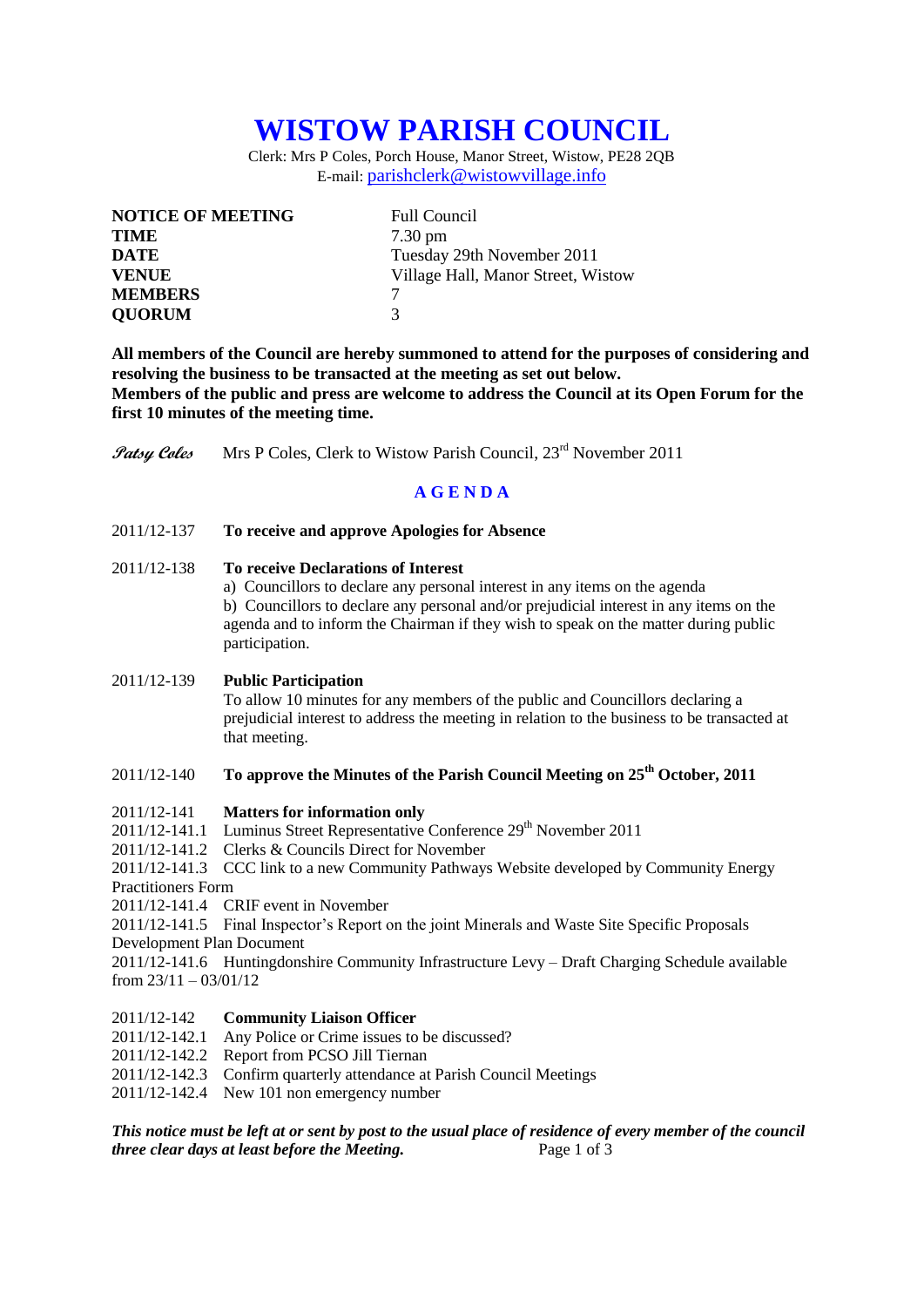#### Page 2

2011/12-143 **To receive reports from County and District Councillors** Mr V Lucas, Mr P Bucknell, and Mr P Ward

#### 2011/12-144 **Finance**

a) to approve the Financial Statement b) to approve payment of outstanding amounts : Mrs P Coles - November salary (rates as per minute no. 8e of the meeting dated the 15/12/09) now paid quarterly  $\pm 281.18$ Payment to Douglas Tonks for quarterly Clerk's payment made up of Sept, Oct and Nov salary plus their fee of £16.20 £734.32 Salt bin for Oaklands Avenue  $£114.00$ Remainder of Barkston Ltd for benches  $£708.60$ c) to review cash flow and resolve anticipated issues

#### 2011/12-145 **Correspondence**

- 2011/12-145.1 Cambridge Water proposed water main renewal Mill Road and Church Street.
- 2011/12-145.2 Request from CAB for donation
- 2011/12-145.3 Flood risk asset inspection by HDC
- 2011/12-145.4 Email from Mrs Render regarding drain on FP1
- 2011/12-145.5 Response from AWA regarding drainage problems in Kingston Way
- 2011/12-145.6 Invitation to Highway Warden induction
- 2011/12-146 **To consider any Planning Applications received**
- 2011/12-146.1 None received
- 2011/12-147 **To discuss Mr Lane's proposal for Community Energy in Wistow**

#### 2011/12-148 **Localism Act and attendance at CPALC meeting**

2011/12-148.1 We have received many updates to the Localism Bill, which is now an Act. CPALC are holding a meeting as Hunts Localism Forum on Tuesday,  $17<sup>th</sup>$  January to which we are invited.

# 2011/12-149 **CPALC AGM Saturday, 3rd December 2011 at Bluntisham Village Hall**

- 2011/12-149.1 Mr Carter will attend
- 2011/12-150 **Consultation on review of the decision to remove all subsidized bus service funding**
- 2011/12-150.1 This consultation closes on Friday,  $9<sup>th</sup>$  December. There was some doubt raised at the Neighbourhood forum as to the future of the 30 service. This should be clarified.
- 2011/12-150.2 We have also received information from Cambridgeshire Future Transport regarding pilots, trialling a franchising approach.

#### 2011/12-151 **Playground Lease**

- 2011/12-151.1 Our new playground lease has to be registered with Land Registry
- 2011/12-151.2 It also allows us to continue to grant access to the two properties with gates onto the playground. The leases have been prepared.

*This notice must be left at or sent by post to the usual place of residence of every member of the council three clear days at least before the Meeting.* Page 2 of 3